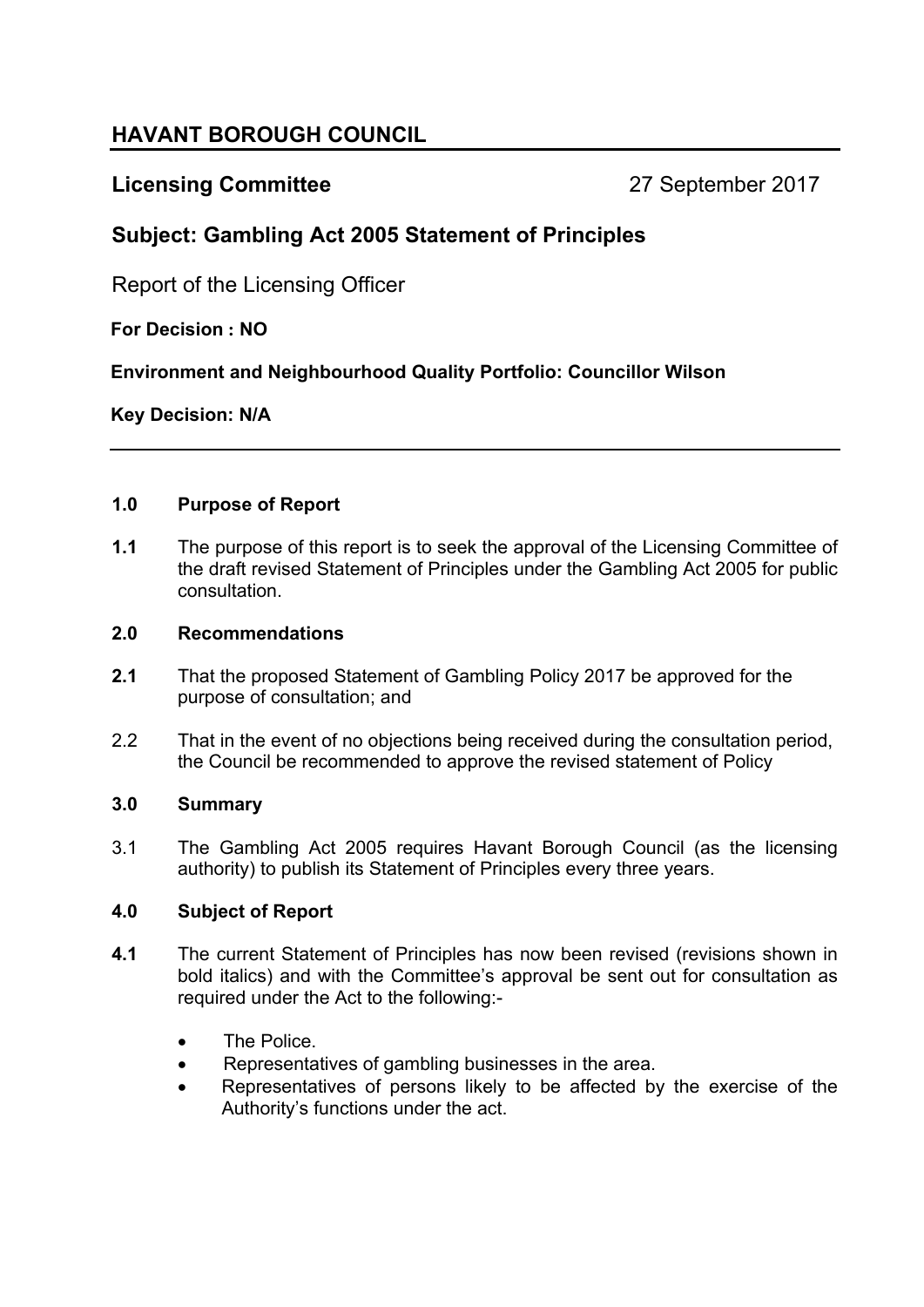**4.2** In the four years since the statement of principles was last reviewed no complaints have been received regarding any of the premises licensed under the Gambling Act 2005.

#### **5.0 Implications**

#### 5.1 **Resources:**

5.1.1 Havant Borough Council has budgeted to receive approximately £22,000 in 2017-18 from the administration of Licences and Permits under the Gambling Act 2005. This contributes towards the costs of the department.

#### 5.2 **Legal:**

5.2.1 The Gambling Act 2005 requires Havant Borough Council (as the licensing authority) to publish its Statement of Principles every three years. The statement must be published before the authority can carry out licensing functions.

#### 5.3 **Strategy:**

- 5.3.1 When dealing with licensing matters to which this policy relates, and in so far as they are relevant to the licensing objectives, the Authority will also take the following into consideration:
	- A. Havant Borough Council Corporate Strategy 2017 2022
	- B. Havant Borough Council Licensing Policy (LA 2003)

#### 5.4 **Risks:**

5.4.1 None

#### 5.5 **Communications:**

- 5.5.1 Consultation is critical to ensure any changes to the Statement of Principles are clear and transparent for businesses, responsible authorities and the public.
- 5.5.2 The legislation specifies those persons and groups that the Council has a duty to consult with.
- 5.5.3 If the Committee approves the proposed Statement of Principles, we will consult with all the statutory consultees and responses will be published within 12 weeks of the consultation closing.

#### 5.6 **For the Community:**

5.6.1 This review of the existing Statement of Principles has not in any way altered the Authority's position regarding equality under the Gambling Act 2005.